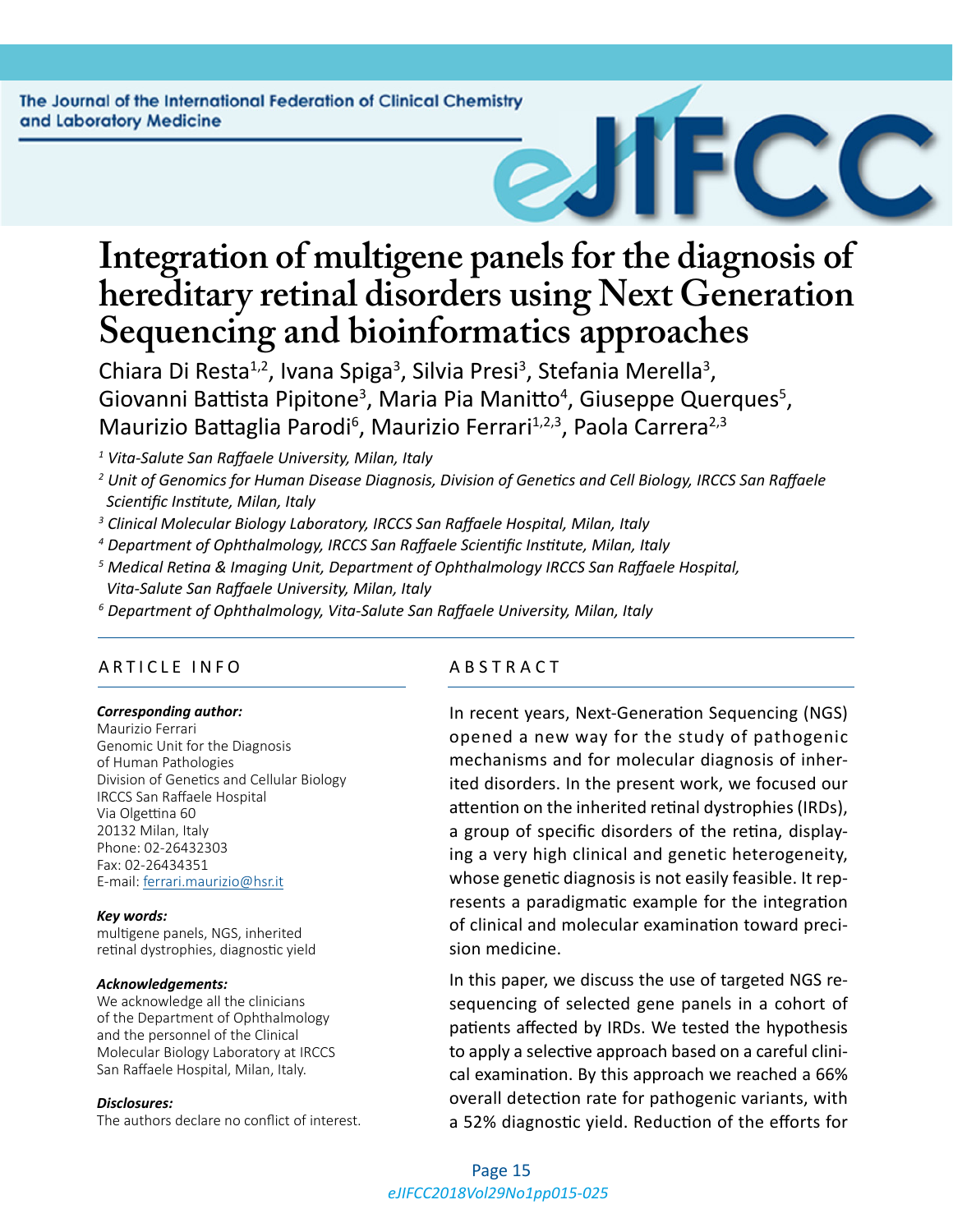validation and classification of variants is a clear advantage for the management of genetic testing in a clinical setting.

#### \*\*\*\*\*

#### **INTRODUCTION**

Inherited retinal dystrophies (IRDs) are a group of rare diseases due to a progressive degeneration of retinal photoreceptors, that can lead to vision loss [1,2]. IRDs comprise several different disorders characterized by clinical and genetic heterogeneity, often displaying a phenotypic overlap [3]. Many IRDs are characterized by progressive degeneration of both cone and rod photoreceptors, making the clinical differential diagnosis difficult, especially in the advanced stages [4].

Additionally, there are also syndromic forms in which retina is not the only affected tissue and additional organs can be involved, such as the Usher Syndrome (USH) and the Bardet-Biedl Syndrome (BBS). Furthermore, clinical symptoms can be progressive with variable onset and intra-familial variability, due to an incomplete penetrance and variable expressivity, making the clinical picture more complex [1]. All these factors often complicate or delay a precise diagnosis [1,2,5].

By a genetic point of view, IRDs displays locus and allelic heterogeneity [6], with more than 200 causative genes, that make the genetic characterization very complex. The advent of nextgeneration sequencing (NGS) has opened new frontiers in genetic diagnostics of IRDs, exploiting the high-throughput parallel sequencing and the simultaneous analysis of several samples. Indeed, the overall mutation detection rate for IRDs is variable [6], ranging from 36% to 60%, leaving many cases still genetically unsolved. More than 4000 pathogenic variants have been identified in causative genes, that can converge to the same phenotype [6] or can show different symptoms [1], complicating the molecular diagnosis. Lastly, since some IRDs causative genes are associated to specific inheritance traits (AR, AD, X-linked), a targeted genetic analysis could be more effective, although sometimes establishing the inheritance mode in an affected family is difficult [1].

Considering all the above, it is often complex to determine *a priori* which genes are to be analyzed and a "non-hypothesis-driven" approach has been applied in large NGS studies [7-9].

In the diagnostic laboratory, such an approach increases the risk to identify variants of uncertain significance, complicating the interpretation and implying a big effort in classification.

In this paper, we describe the strategy adopted by our multidisciplinary team to optimize the integration of clinical data and NGS targeted resequencing for the diagnostics of the different forms of IRDs. Our approach for the molecular diagnosis of IRDs, including genes that fit with the phenotype, allowed us to obtain a 66% overall mutation detection rate, consistent with the best rates obtained with the "non-hypothesisdriven" approach.

## **MATERIALS AND METHODS**

## *Clinical diagnosis and sample collection*

This investigation conformed to principles outlined in the Declaration of Helsinki.

We collected 35 unrelated affected patients with different forms of IRDs.

All patients underwent an ophthalmic evaluation at the Department of Ophthalmology of San Raffaele Hospital (Milan, Italy), including best corrected visual acuity by means of Early Treatment Diabetic Retinopathy (ETDRS) standard charts, biomicroscopy, color fundus photography, fundus autofluorescence, electrophysiological tests, and spectral-domain optical coherence tomography.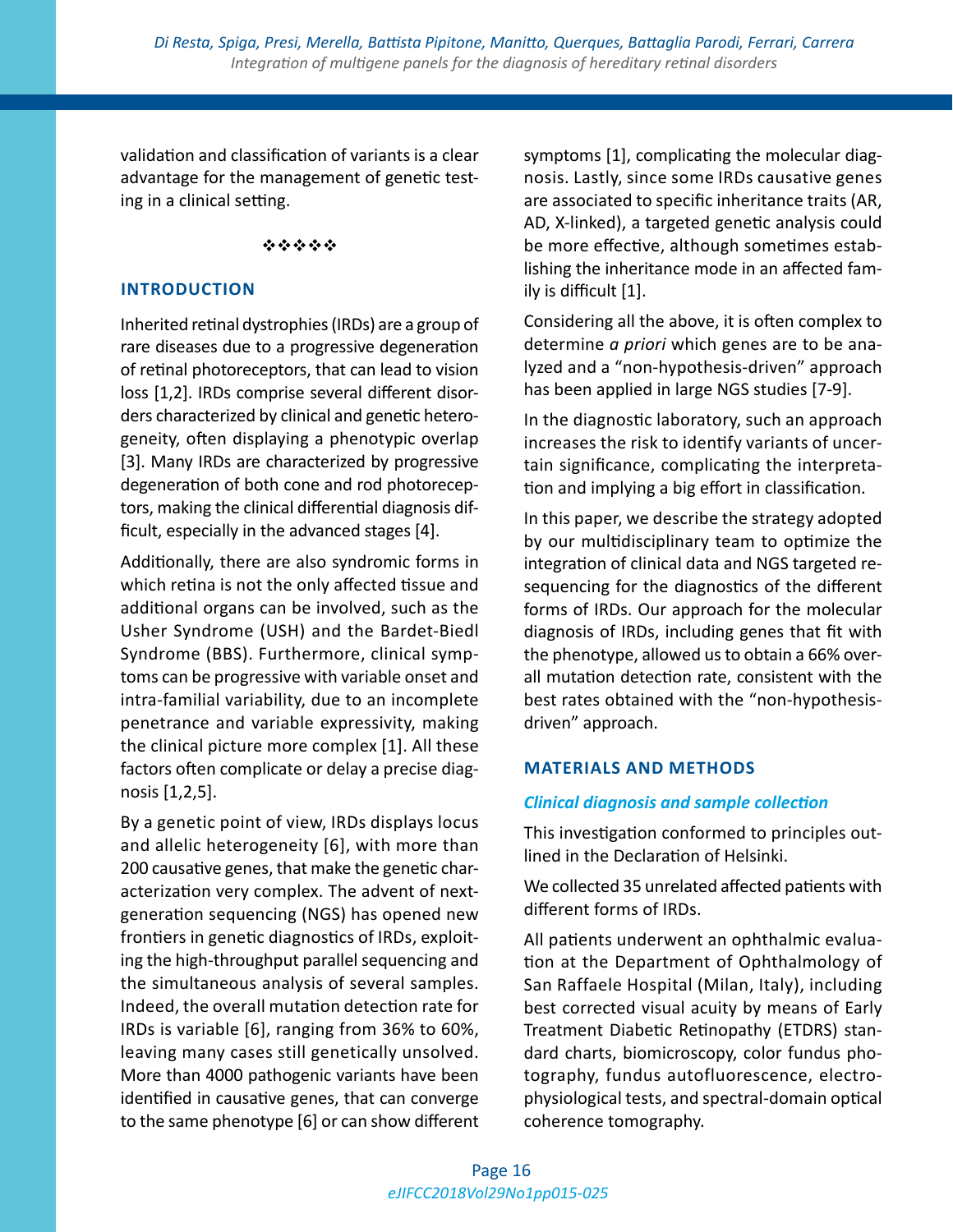Clinical and family history details were collected during genetic counseling interview. Written informed consent for genetic analysis was obtained from all subjects. Genetic analysis was performed at Laboratory of Clinical Molecular Biology of San Raffaele Hospital (Milan, Italy).

Genomic DNA (gDNA) was extracted from peripheral blood using the automated extractor Maxwell16 (Promega, Milano, Italy); the concentration and gDNA quality were determined using Qubit® Fluorometer (Thermo Fisher Scientific).

# *Library enrichment and sequencing*

Sample enrichment and paired-end libraries preparation were performed using the commercial kit TruSight One (Illumina, San Diego, CA, USA), starting from 50ng gDNA, following the manufacturer's instructions (Document #1000000006694 v00).

TruSight One Sequencing panel includes 4,813 genes associated with known clinical phenotypes, according to the Human Gene Mutation Database\_HGMD [\(http://www.hgmd.cf.ac.uk/](http://www.hgmd.cf.ac.uk/ac/index.php) [ac/index.php\)](http://www.hgmd.cf.ac.uk/ac/index.php), Online Mendelian Inheritance in Man, OMIM ([www.omim.org\)](http://www.omim.org), and GeneTests [\(www.genetests.org\)](http://www.genetests.org). The entire gene list is published on [www.illumina.com](http://www.illumina.com) (Pub. No. 0676-2013-016 current as of 04 January 2016). Sequencing was performed on NextSeq500 instrument (Illumina, San Diego, CA, USA) with a flow cell high output, 300 cycles PE (150 x 2).

# *NGS data analysis*

The read alignment and variant calling were performed with BaseSpace Onsite Sequence Hub. For each case, the analysis of variants was focused on one or more gene panels based on the different clinical phenotypes. The variants were then annotated using Illumina VariantStudio data analysis software. For the identification of possible causative variants, filters were applied taking into account: 1) the quality parameter, 2) the MAF (Minor Allele Frequency) >2% in the 1000Genomes and ExAC database, 3) the localization of the variants, considering only the exonic and intronic regions at  $\pm$  20 bp from the coding regions, to identify possible splice-site variations.

In order to optimize the data analysis process and to focus on the identification of causative variants, we created panels of disease genes associated to the different forms of IRDs, as reported in Table 1. Particularly, we set panels for nonsyndromic forms (Achromatopsia (ACHM); Best vitelliform macular dystrophy; Congenital stationary night blindness (CSNB); Choroideremia; Stargardt disease; Retinitis pigmentosa) and for syndromic forms (Bardet-Biedl S., Refsum disorder, Cohen S., Stickler S., Usher S.). We chose causative genes for each disease panel based on public databases, such as OMIM ([http://www.](http://www.ncbi.nlm.nih.gov/omim) [ncbi.nlm.nih.gov/omim\)](http://www.ncbi.nlm.nih.gov/omim) or RetNet™ [\(https://](https://sph.uth.edu/retnet/) [sph.uth.edu/retnet/](https://sph.uth.edu/retnet/)) and from the literature [4,6,10-12]. After primary analysis, the search for causative variants started by considering the panel of genes associated to the clinical suspicion. If the suspicion was less focused, more than one panel is analyzed.

Interpretation of putative variants was performed using Alamut® Visual (Interactive biosoftware), that integrate data from several databases, such as NCBI, UCSC, ClinVar, HGMD Professional, and *in silico* tools prediction, such as Polyphen, Sift, Mutation Taster. Candidate variants were classified according to the ACMG criteria in 5 categories:

- class 1: benign,
- class 2: likely benign,
- class 3: uncertain significance (VUS),
- class 4: likely pathogenic,
- class 5: pathogenic [13,14].

Analysis flow chart is reported in Figure 1.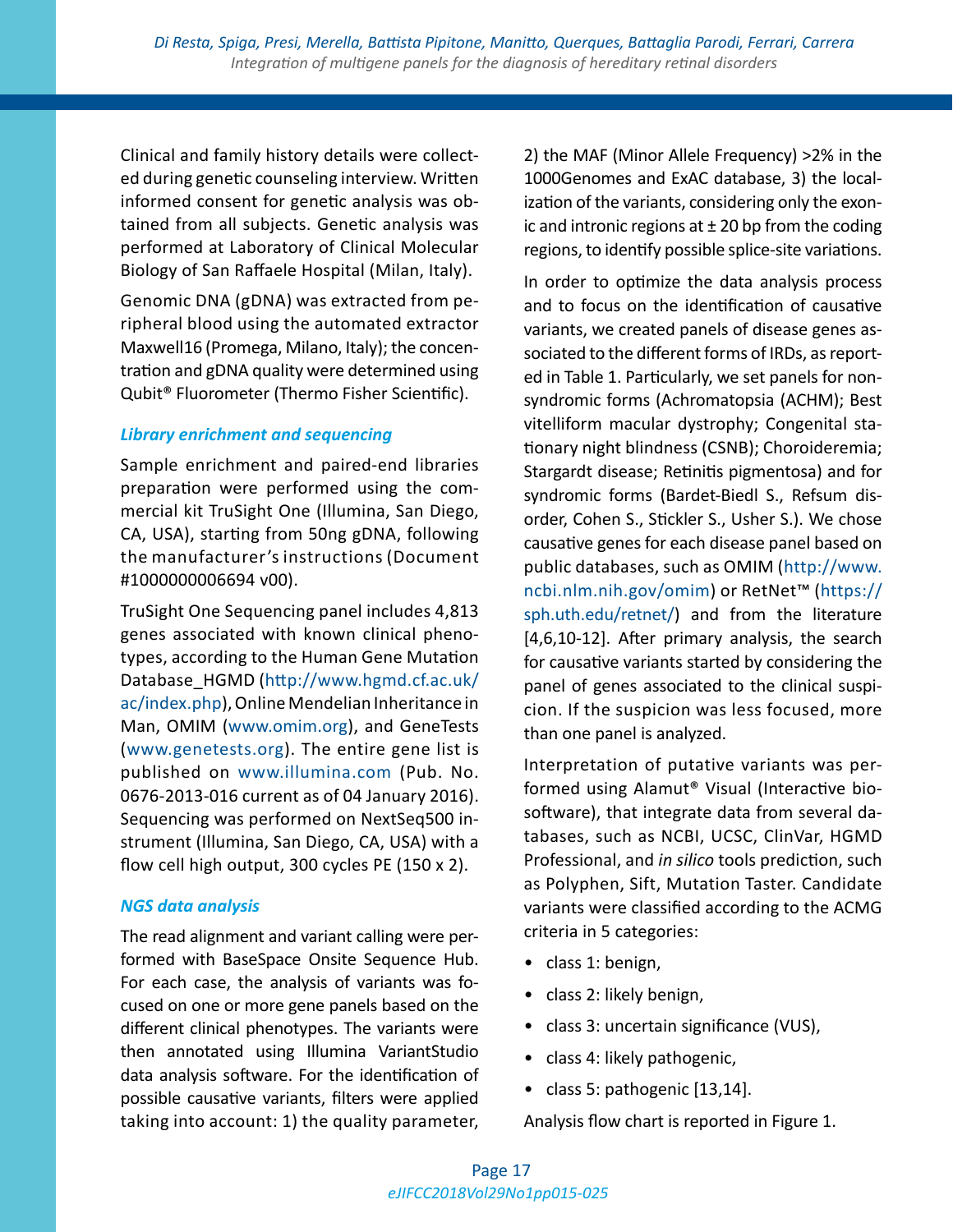**Table 1 Different panels of disease genes associated to the different forms of IRDs**

| <b>Inherited Retinal Dystrophies</b> |                      |                                                                |                                                                     |                                         |                                                       |                                                          |                                        |                                 |                                    |                                 |                                                     |  |
|--------------------------------------|----------------------|----------------------------------------------------------------|---------------------------------------------------------------------|-----------------------------------------|-------------------------------------------------------|----------------------------------------------------------|----------------------------------------|---------------------------------|------------------------------------|---------------------------------|-----------------------------------------------------|--|
|                                      |                      |                                                                |                                                                     | <b>Non-Syndromic Forms</b>              |                                                       |                                                          | <b>Syndromic forms</b>                 |                                 |                                    |                                 |                                                     |  |
|                                      | <b>Achromatopsia</b> | <b>Best</b><br>macular<br>dystrophy                            | Congenital<br><b>Stationary</b><br><b>Night</b><br><b>Blindness</b> | Choroideremia                           | <b>Stargardt</b><br>disease-<br>cone-rod<br>dystrophy | <b>Retinitis</b><br>pigmentosa-<br>rod-cone<br>dystrophy | <b>Bardet-Biedl</b><br><b>Syndrome</b> | <b>Cohen</b><br><b>Syndrome</b> | <b>Stickler</b><br><b>Syndrome</b> | <b>Usher</b><br><b>Syndrome</b> | <b>Refsum</b><br>disease                            |  |
| Orpha                                | 49382                | 1243                                                           | 215                                                                 | 180                                     | 827                                                   | 791                                                      | 110                                    | 193                             | 828                                | 886                             | 773                                                 |  |
| $ICD-10$                             | H53.5                | H35.5                                                          | H53.6                                                               | H31.2                                   | H35.5                                                 | H35.5                                                    | Q87.8                                  | Q87.8                           | Q87.0                              | H35.5                           | G60.1                                               |  |
| Incidence                            | $1-9/$<br>100 000    | $1-9/$<br>100 000                                              | Unknown                                                             | $1-9/$<br>100 000                       | $1-5/$<br>10 000                                      | $1-5/$<br>10 000                                         | $1-9/$<br>1 000 000                    | Unknown                         | $1-9/$<br>100 000                  | $1-9/$<br>100 000               | $1-9/$<br>1 000 000                                 |  |
| Onset                                | Infancy,<br>Neonatal | Childhood,<br>Adolescent                                       | Neonatal                                                            | Childhood,<br>Adolescence,<br>Adulthood | Childhood,<br>Adolescence,<br>Adulthood               | Childhood,<br>Adolescent,<br>Adult                       | Prenatal,<br>Neonatal,<br>Childhood    | Neonatal,<br>Childhood          | Childhood                          | Neonatal,<br>Childhood          | Infancy,<br>Childhood,<br>Adolescence,<br>Adulthood |  |
| Inheritance<br>mode                  | AR                   | <b>AD</b>                                                      | AD; AR;<br>X-linked                                                 | X-linked                                | AD; AR                                                | AD; AR;<br>X-linked;<br>Mitochondrial<br>inheritance     | AR                                     | AR                              | AR; AD                             | AR                              | AR                                                  |  |
| Prevalence<br>of<br>mutations        | 75-90%               | 96%*<br>(familial<br>forms)<br>70%*<br>(non familial<br>forms) | 95%*                                                                | 95%*                                    | 65-70%                                                | 75%                                                      | 90%*                                   | 70%*                            | 100%*                              | 80-85%*                         | 100%*                                               |  |
| N. of genes<br>of panel              | $\overline{7}$       | 3                                                              | 14                                                                  | $\mathbf{1}$                            | 43                                                    | 63                                                       | 18                                     | 1                               | 5                                  | 11                              | $\overline{2}$                                      |  |
| Genes                                | ATF6                 | BEST1                                                          | CABP4                                                               | CHM                                     | ABCA4                                                 | ABCA4                                                    | ARL6                                   | VPS13B                          | <b>COL11A1</b>                     | ADGRV1                          | PEX7                                                |  |
|                                      | CNGA3                | IMPG2                                                          | CACNA1F                                                             |                                         | ADAM9                                                 | BBS1                                                     | BBS1                                   |                                 | <b>COL11A2</b>                     | CDH <sub>23</sub>               | PHYH                                                |  |
|                                      | CNGB3                | PRPH <sub>2</sub>                                              | CACNA2D4                                                            |                                         | AIPL1                                                 | BBS2                                                     | <b>BBS10</b>                           |                                 | COL2A1                             | CIB <sub>2</sub>                |                                                     |  |
|                                      | GNAT2                |                                                                | GNAT1                                                               |                                         | C2orf71                                               | C2orf71                                                  | <b>BBS12</b>                           |                                 | COL9A1                             | CLRN1                           |                                                     |  |
|                                      | PDE6C                |                                                                | GNB3                                                                |                                         | C8orf37                                               | C8orf37                                                  | BBS2                                   |                                 | COL9A2                             | <b>HARS</b>                     |                                                     |  |
|                                      | PDE6H                |                                                                | GPR179                                                              |                                         | CABP4                                                 | BEST1                                                    | BBS4                                   |                                 |                                    | MYO7A                           |                                                     |  |
|                                      | <b>RPGR</b>          |                                                                | GRK1                                                                |                                         | CACNA1F                                               | CA4                                                      | BBS5                                   |                                 |                                    | PCDH15                          |                                                     |  |
|                                      |                      |                                                                | GRM6                                                                |                                         | CACNA2D4                                              | CDHR1                                                    | BBS7                                   |                                 |                                    | PDZD7                           |                                                     |  |
|                                      |                      |                                                                | NYX                                                                 |                                         | CDH3                                                  | <b>CERKL</b>                                             | BBS9                                   |                                 |                                    | USH1C                           |                                                     |  |
|                                      |                      |                                                                | PDE6B                                                               |                                         | CDHR1                                                 | CLRN1                                                    | <b>CEP290</b>                          |                                 |                                    | USH1G                           |                                                     |  |
|                                      |                      |                                                                | RHO                                                                 |                                         | <b>CEP290</b>                                         | CNGA1                                                    | LZTFL1                                 |                                 |                                    | USH <sub>2A</sub>               |                                                     |  |
|                                      |                      |                                                                | SAG                                                                 |                                         | <b>CERKL</b>                                          | CNGB1                                                    | <b>MKKS</b>                            |                                 |                                    |                                 |                                                     |  |
|                                      |                      |                                                                | SLC24A1                                                             |                                         | CLN3                                                  | CRB1                                                     | MKS1                                   |                                 |                                    |                                 |                                                     |  |
|                                      |                      |                                                                | TRPM1                                                               |                                         | CNGA3                                                 | <b>CRX</b>                                               | NPHP1                                  |                                 |                                    |                                 |                                                     |  |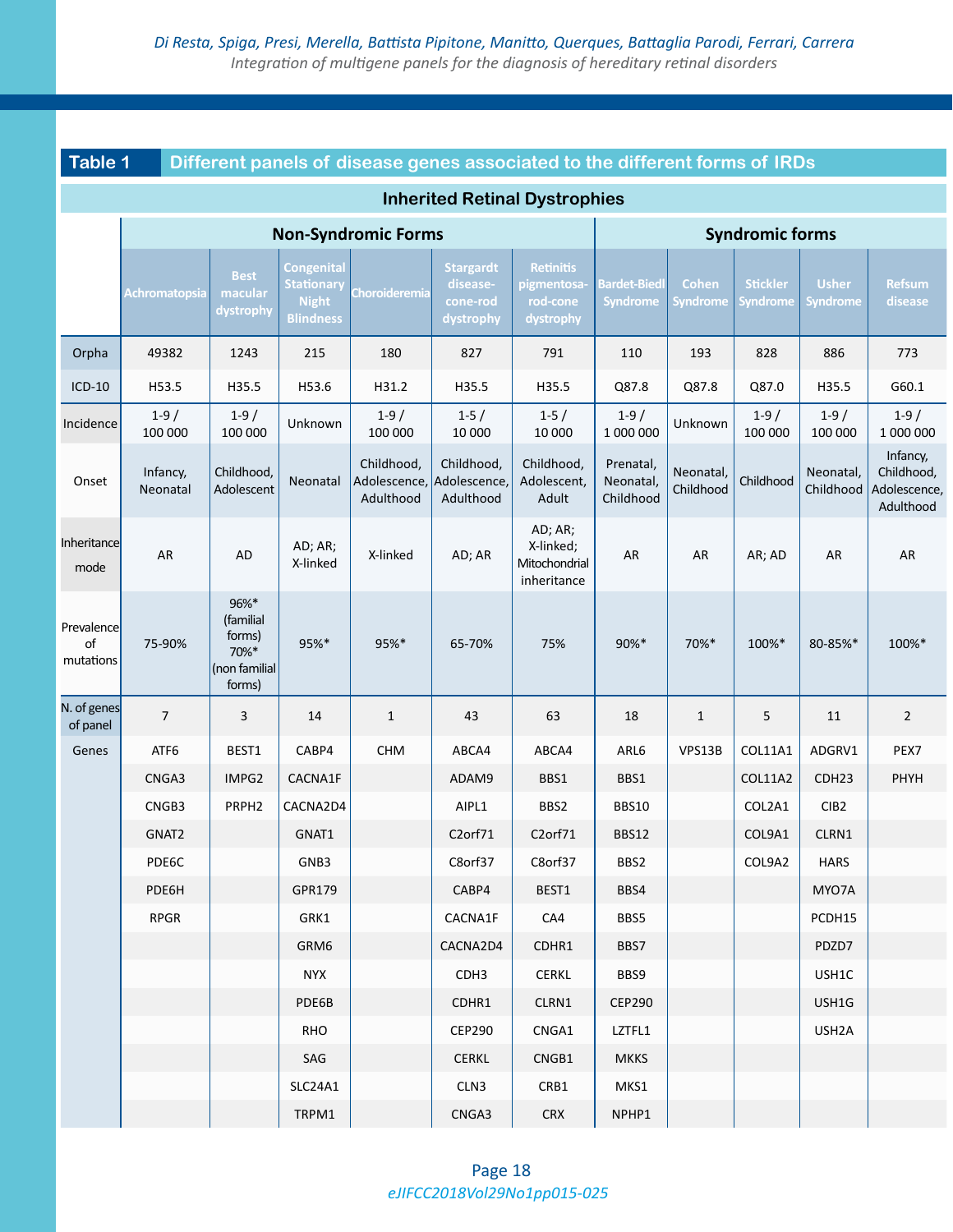|  |  | C1QTNF            | CYP4V2            | SDCCAG8      |  |  |
|--|--|-------------------|-------------------|--------------|--|--|
|  |  | CNGB3             | <b>DHDDS</b>      | TRIM32       |  |  |
|  |  | CNNM4             | EYS               | TTC8         |  |  |
|  |  | CRB1              | <b>FAM161A</b>    | <b>WDPCP</b> |  |  |
|  |  | <b>CRX</b>        | FLVCR1            |              |  |  |
|  |  | CYP4V2            | FSCN <sub>2</sub> |              |  |  |
|  |  | ELOVL4            | GUCA1B            |              |  |  |
|  |  | FSCN <sub>2</sub> | <b>HGSNAT</b>     |              |  |  |
|  |  | GNAT2             | IDH3B             |              |  |  |
|  |  | GUCA1A            | IMPDH1            |              |  |  |
|  |  | GUCY2D            | IMPG2             |              |  |  |
|  |  | KCNV2             | KLHL7             |              |  |  |
|  |  | PDE6C             | LRAT              |              |  |  |
|  |  | PDE6H             | MAK               |              |  |  |
|  |  | PITPNM3           | <b>MERTK</b>      |              |  |  |
|  |  | PROM1             | NR2E3             |              |  |  |
|  |  | PRPH <sub>2</sub> | <b>NRL</b>        |              |  |  |
|  |  | RAB28             | PDE6A             |              |  |  |
|  |  | RAX2              | PDE6B             |              |  |  |
|  |  | RDH12             | PDE6G             |              |  |  |
|  |  | RDH5              | PRCD              |              |  |  |
|  |  | RGS9              | PROM1             |              |  |  |
|  |  | RGS9BP            | PRPF3             |              |  |  |
|  |  | RIMS1             | PRPF31            |              |  |  |
|  |  | $R$ P1L1          | PRPF6             |              |  |  |
|  |  | RPGR              | PRPF8             |              |  |  |
|  |  | RPGRIP1           | PRPH <sub>2</sub> |              |  |  |
|  |  | SEMA4A            | RBP3              |              |  |  |
|  |  | TIMP3             | RBP4              |              |  |  |
|  |  |                   | RDH12             |              |  |  |
|  |  |                   | $RGR$             |              |  |  |
|  |  |                   | RHO               |              |  |  |
|  |  |                   | RLBP1             |              |  |  |
|  |  |                   | ROM1              |              |  |  |
|  |  |                   | RP1               |              |  |  |
|  |  |                   |                   |              |  |  |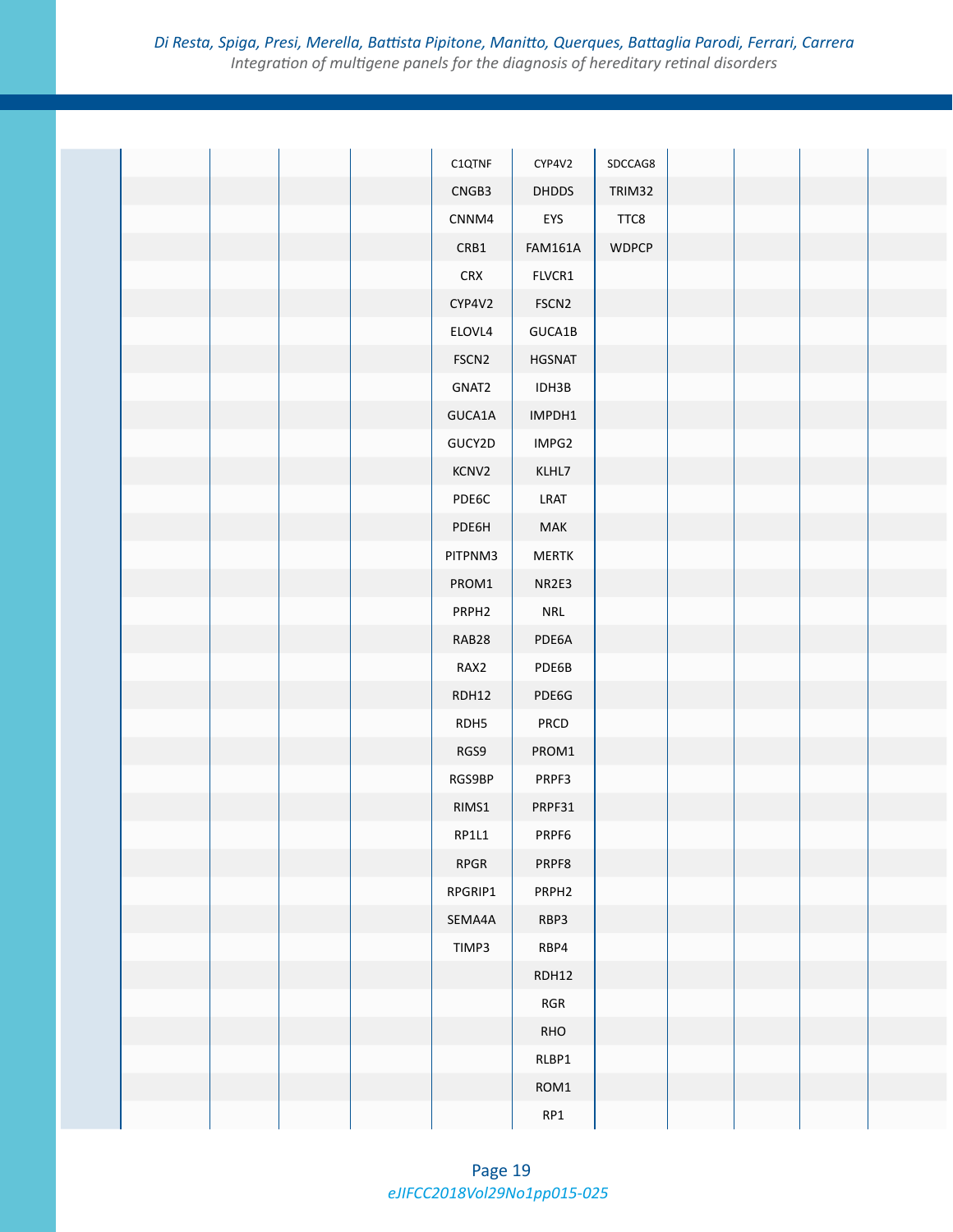|  |  |  | RP1L1           |  |  |  |
|--|--|--|-----------------|--|--|--|
|  |  |  | RP <sub>2</sub> |  |  |  |
|  |  |  | RP9             |  |  |  |
|  |  |  | RPE65           |  |  |  |
|  |  |  | <b>RPGR</b>     |  |  |  |
|  |  |  | SAG             |  |  |  |
|  |  |  | SEMA4A          |  |  |  |
|  |  |  | SNRNP200        |  |  |  |
|  |  |  | SPATA7          |  |  |  |
|  |  |  | <b>TOPORS</b>   |  |  |  |
|  |  |  | TTC8            |  |  |  |
|  |  |  | TULP1           |  |  |  |
|  |  |  | USH2A           |  |  |  |
|  |  |  | ZNF513          |  |  |  |

*Data available on Orphanet (<http://www.orpha.net> - Last update: August 2017) and Genereviews [\(https://www.ncbi.nlm.nih.gov/](https://www.ncbi.nlm.nih.gov/books/NBK1116) [books/NBK1116](https://www.ncbi.nlm.nih.gov/books/NBK1116)).*

*\* Data reported on Genereview.*

Identified variants were validated using Sanger Sequencing on AB3730 sequencer (Applied Biosystem), according to the manufacturers' protocols. (Primer and PCR conditions available on request). Moreover, in order to avoid undetected variants in regions with a low number of reads, all target regions of causative genes with a coverage <10X were analyzed by Sanger sequencing.

# **RESULTS AND DISCUSSION**

## *Parameters of NGS raw data*

All the 35 patients have been sequenced for 4813 genes, included in TruSight One panel (Illumina) using Illumina NextSeq500.

Runs had a mean cluster density equal to 217 k/ mm2. We obtained a mean read enrichment of 59% and target aligned read of 99%. The mean coverage for the analyzed genes associated to the different forms of IRDs was 300X.

# *Analysis and classification of detected variants*

In our cohort, excluding common variants, we detected a total of 57 variants in 29 genes; 30 were novel and 27 were already reported in dbSNP as rare variants. In three patients no variants were found (9%), while the others (91%) presented with different variants with the exception of two pathogenic variants in *ABCA4* (NM\_000350.2: c.5882G>A; NM\_000350.2: c.5018+2T>C), identified in four different unrelated patients.

Considering all the detected variants, 66.7% (38/57) were missense, 10.5% (6/57) were stopgain, 7% (4/57) were frameshift changes, 8.8% (5/57) may alter splice sites, 1 variant was a startloss (1.8%), 1 was an in-frame insertion (1.8%), 1 was an in-frame deletion (1.8%) and 1 was a deletion of two whole exons (1.8%) (Figure 2). All the 57 variants were confirmed by Sanger sequencing or MLPA.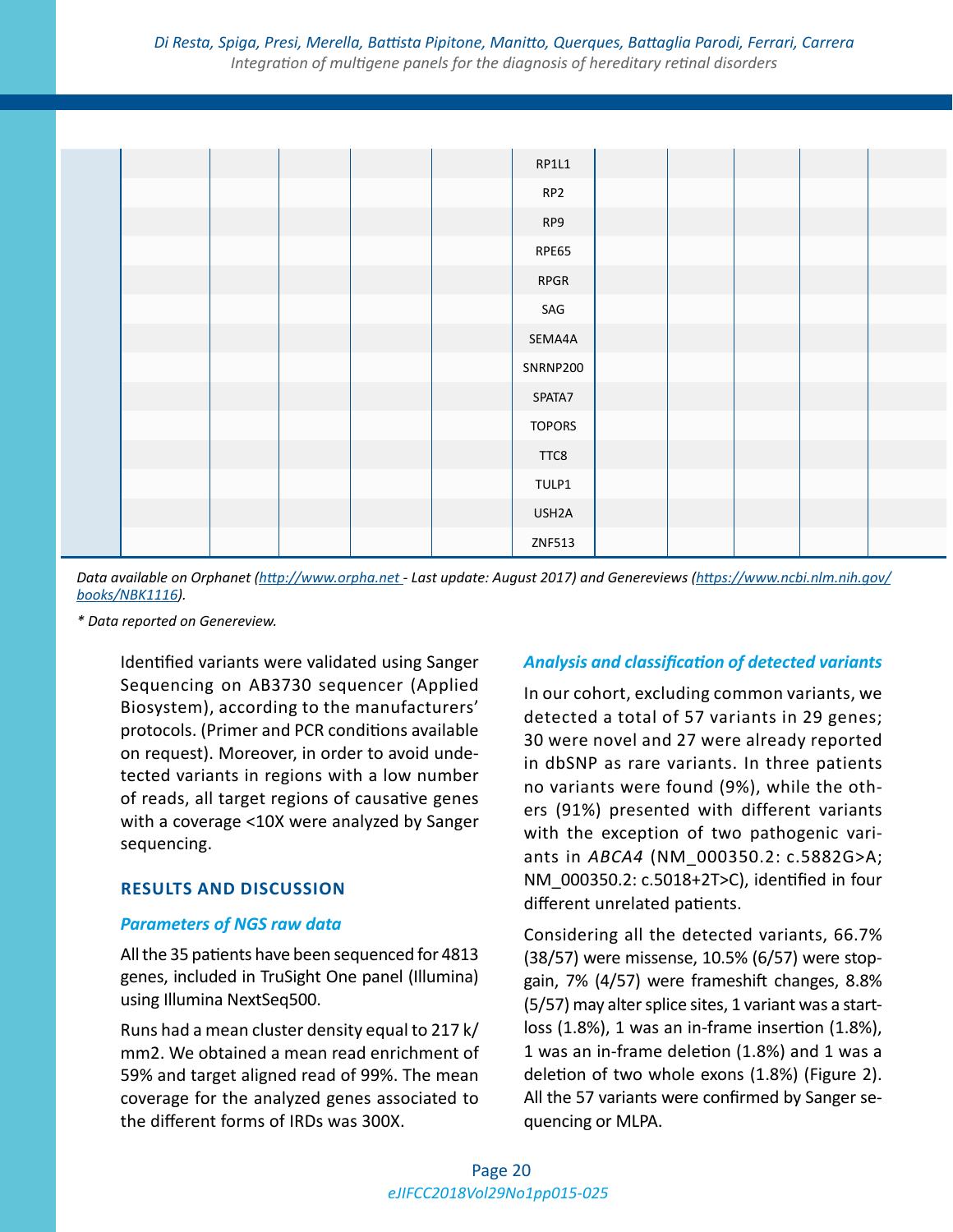# **Figure 1 Workflow of NGS analysis**

|                                                     | 1. LIBRARY ENRICHMENT AND SEQUENCING                                                  |  |  |  |  |
|-----------------------------------------------------|---------------------------------------------------------------------------------------|--|--|--|--|
| Illumina TruSight One kit                           | Illumina NextSeq500 Instrument                                                        |  |  |  |  |
|                                                     |                                                                                       |  |  |  |  |
|                                                     | 2. NGS DATA ANALYSIS                                                                  |  |  |  |  |
| BaseSpace On Site                                   | Variant Studio software                                                               |  |  |  |  |
|                                                     | Frequency <2%                                                                         |  |  |  |  |
|                                                     | <b>3. DATA FILTERING</b>                                                              |  |  |  |  |
| Selection of gene panel based on clinical diagnosis |                                                                                       |  |  |  |  |
|                                                     |                                                                                       |  |  |  |  |
|                                                     | <b>4. VARIANTS INTERPRETATION</b>                                                     |  |  |  |  |
| Alamut software                                     | ACMG guidelines                                                                       |  |  |  |  |
|                                                     |                                                                                       |  |  |  |  |
|                                                     | 5. IDENTIFICATION OF CAUSATIVE VARIANTS                                               |  |  |  |  |
| $YES \rightarrow REPORT$                            | NO $\rightarrow$ Step 3<br>with a new gene panel based on a clinical reclassification |  |  |  |  |

*The flow chart illustrates the main steps from the sequencing to the clinical report.*

Among the 29 genes, the majority (22/29) present a single variant while seven genes are multivariated (Figure 3).

According with the ACMG guidelines [13], 11 variants were classified as pathogenic (class 5), 19 as likely pathogenic (class 4) and the remaining 27 as variants of unknown significance (VUS, class 3).

# *Evaluation of the diagnostic yield and genotype-phenotype correlation*

We found pathogenic or likely pathogenic variants in 23/35 (66%) patients and consistent with the subject clinical presentation. Among these, we were able to reach the genetic diagnosis in 18/35 (52%) patients while in 5/35 (14%) patients we obtained only a partial diagnosis because of the detection of only one causative recessive variant. In 9/35 (26%) patients we identified heterozygous variants with unknown significance (VUS) in diseasegenes but in 5 of them the genotype did not fit to the disease inheritance manner and the genetic diagnosis remained incomplete. Finally, 3 patients were wild-type in analyzed causative genes. In these cases, a multidisciplinary rediscussion would be suggested in an attempt to define further testing or the potential for a research approach.

The majority of patients not reaching the genetic diagnosis had non-syndromic phenotypes, in particular two of the patients with no variants had a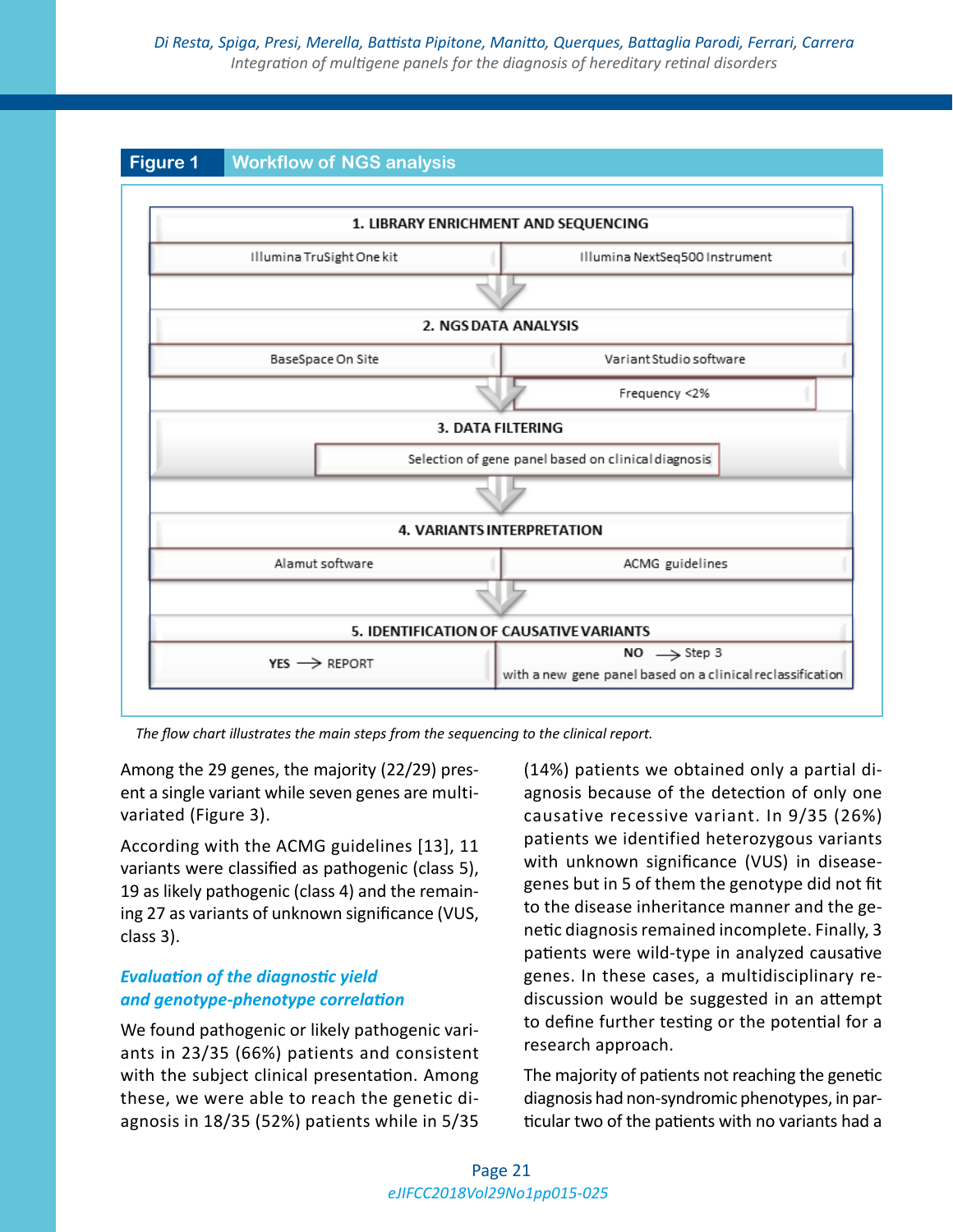| <b>Table 2</b>                               |  | The percentance of complete, partial and total diagnostic yield<br>obtained using our multigene panel approach for each disease |                 |                               |                              |                                       |  |  |  |  |  |
|----------------------------------------------|--|---------------------------------------------------------------------------------------------------------------------------------|-----------------|-------------------------------|------------------------------|---------------------------------------|--|--|--|--|--|
| Total patients = 35                          |  | <b>Clinical</b>                                                                                                                 | <b>Patients</b> | <b>Complete</b><br>diagnostic | <b>Partial</b><br>diagnostic | <b>Total</b><br>diagnostic<br>yield % |  |  |  |  |  |
| <b>Overall diagnostic</b><br>yield $(\%)=51$ |  | phenotype                                                                                                                       | (n)             | yield $% (n)$                 | yield $% (n)$                |                                       |  |  |  |  |  |
|                                              |  | Pattern dystrophy                                                                                                               | $\mathbf{1}$    | 100(1)                        |                              | 100                                   |  |  |  |  |  |
| <b>Disease</b>                               |  | Bardet-Biedl S.                                                                                                                 | $\mathbf{1}$    | 100(1)                        |                              | 100                                   |  |  |  |  |  |
|                                              |  | <b>Best Disease</b>                                                                                                             | 5               | 60(3)                         |                              | 60                                    |  |  |  |  |  |
|                                              |  | Complex<br>phenotype;<br>retinal dystrophy<br>(rod-cone or<br>cone-rod)                                                         | 11              | 36(4)                         | 18(2)                        | 54                                    |  |  |  |  |  |
|                                              |  | Retinitis<br>Pigmentosa                                                                                                         | $\overline{4}$  | 75(3)                         |                              | 75                                    |  |  |  |  |  |
|                                              |  | Stargardt disease                                                                                                               | 11              | 36(4)                         | 27(3)                        | 63                                    |  |  |  |  |  |
|                                              |  | Stickler S.                                                                                                                     | $\mathbf{1}$    | 100(1)                        |                              | 100                                   |  |  |  |  |  |
|                                              |  | Usher S.                                                                                                                        | $\mathbf{1}$    | 100(1)                        |                              | 100                                   |  |  |  |  |  |

clinical diagnosis of Best, while in the case of retinal dystrophy, retinitis pigmentosa and Stargardt, a high proportion of patients had a partial or inconclusive diagnosis due to the presence of only one pathogenic variant or to the presence of VUS. In particular, for 5 patients with a partial diagnostic yield we can suspect the presence of a second pathogenic variant in a deep intronic region, as is the case for *ABCA4* or the presence of a structural variant not identified by sequencing. In Table 2, we reported the obtained diagnostic yield for each disease.

In Table 3 are listed all the genes with variants identified in the present work in association with different diseases. It is possible to appreciate that the larger genetic overlap is between the retinal dystrophies and RP phenotypes (Table 3, the shaded lines).

In the present work, we applied a targeted NGS resequencing for genetic testing of IRDs; selection of gene panels was done based on the clinical suspicion (Table 1) allowing us to reduce the number of genes tested. We reached a diagnosis in a proportion of patients that was consistent with the results from other studies, where wider panels were used. Based on these findings, this approach, reducing the efforts needed for classification and validation of variants, seems to be more suited in the diagnostic field.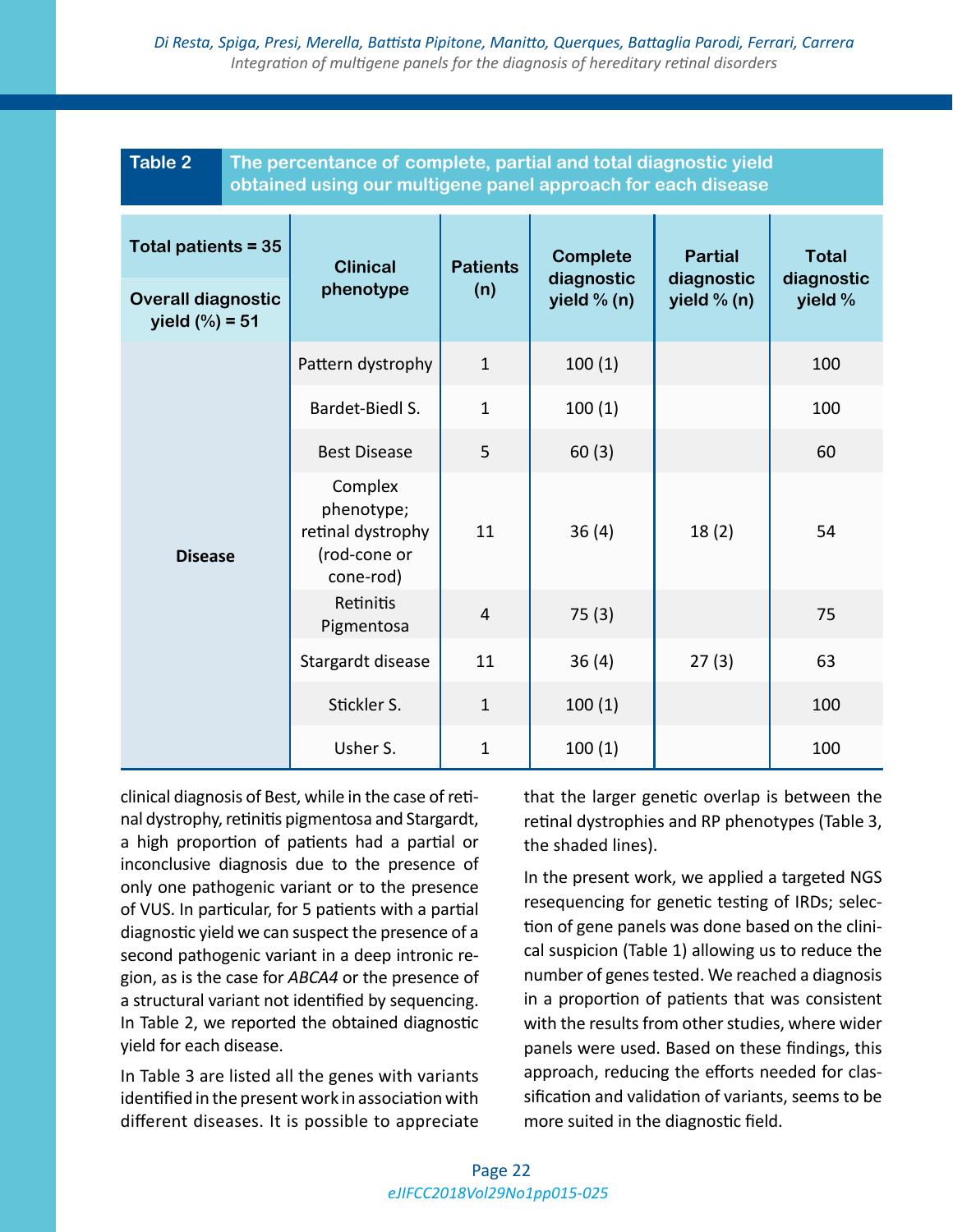

*We identified 57 variants in 29 genes in our cohort and in the pie chart the percentage of each type of detected variant is reported.*



*Graph represents the number of detected variants (x-axis) for each gene (y-axis).*

*eJIFCC2018Vol29No1pp015-025* Page 23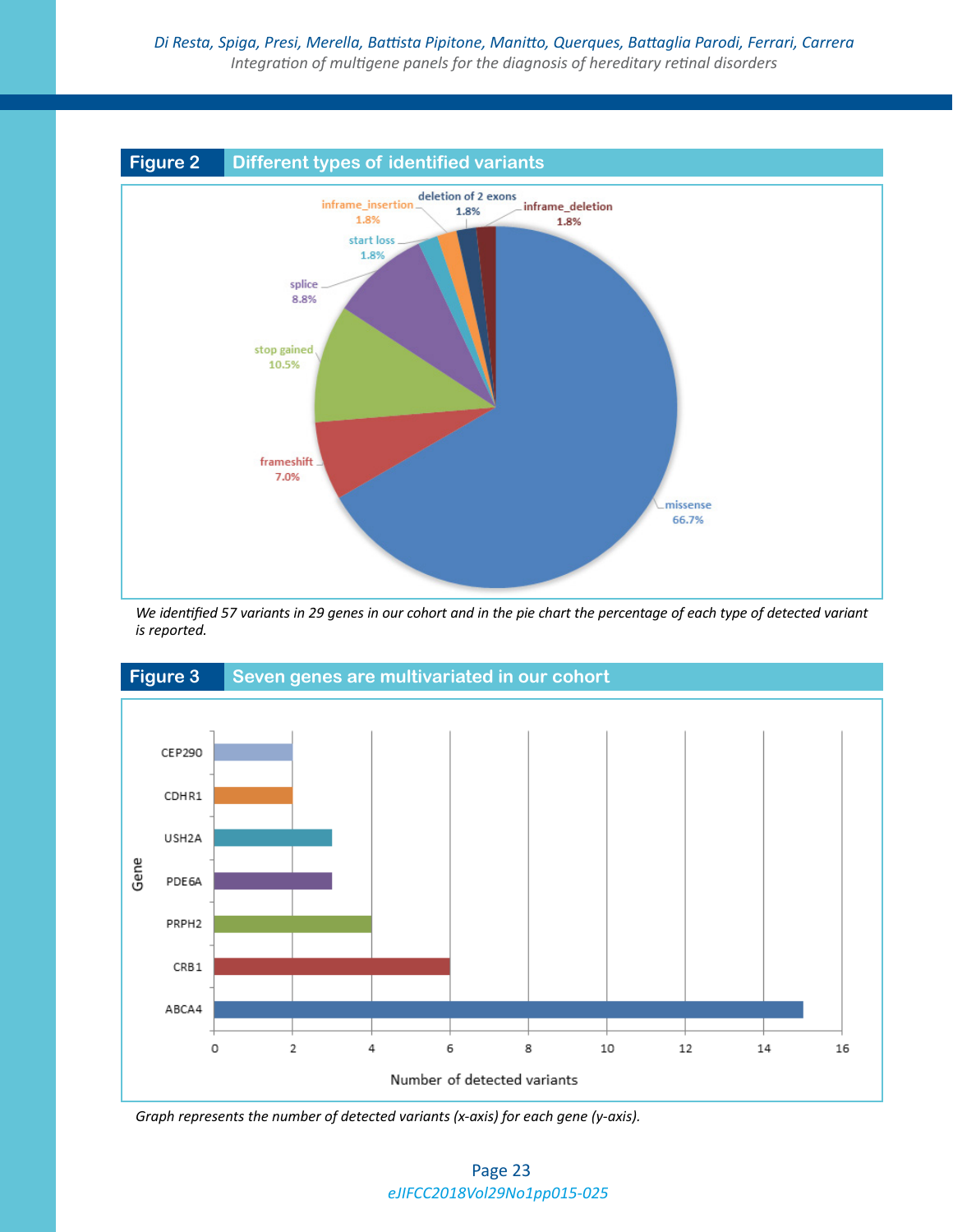| Table 3                     | The genetic overlapping between retinal dystrophies and RP phenotypes |                               |                                                                                   |                                |                             |                                    |                                 |  |  |  |  |
|-----------------------------|-----------------------------------------------------------------------|-------------------------------|-----------------------------------------------------------------------------------|--------------------------------|-----------------------------|------------------------------------|---------------------------------|--|--|--|--|
| <b>Pattern</b><br>dystrophy | <b>Bardet-</b><br><b>Biedl</b><br><b>Syndrome</b>                     | <b>Best</b><br><b>Disease</b> | <b>Complex</b><br>Phenotype;<br>retinal<br>dystrophy<br>(rod-cone or<br>cone-rod) | <b>Retinitis</b><br>Pigmentosa | <b>Stargardt</b><br>disease | <b>Stickler</b><br><b>Syndrome</b> | <b>Usher</b><br><b>Syndrome</b> |  |  |  |  |
| PRPH <sub>2</sub>           | BBS4                                                                  | BEST1                         | ABCA4                                                                             | ABCA4                          | ABCA4                       | COL2A1                             | USH <sub>2</sub> A              |  |  |  |  |
|                             |                                                                       | IMPG2                         | CDH <sub>23</sub>                                                                 | <b>C2ORF71</b>                 | ATF6                        |                                    |                                 |  |  |  |  |
|                             |                                                                       | PRPH <sub>2</sub>             | CDHR1                                                                             | CDHR1                          | <b>CEP290</b>               |                                    |                                 |  |  |  |  |
|                             |                                                                       |                               | <b>CEP290</b>                                                                     | CRB1                           | <b>CRX</b>                  |                                    |                                 |  |  |  |  |
|                             |                                                                       |                               | CNGA3                                                                             | USH <sub>2</sub> A             | GNAT2                       |                                    |                                 |  |  |  |  |
|                             |                                                                       |                               | CRB1                                                                              |                                | GPR98                       |                                    |                                 |  |  |  |  |
|                             |                                                                       |                               | FSCN <sub>2</sub>                                                                 |                                | PCDH15                      |                                    |                                 |  |  |  |  |
|                             |                                                                       |                               | IMPDH1                                                                            |                                | <b>TOPORS</b>               |                                    |                                 |  |  |  |  |
|                             |                                                                       |                               | KCNV2                                                                             |                                |                             |                                    |                                 |  |  |  |  |
|                             |                                                                       |                               | PDE6A                                                                             |                                |                             |                                    |                                 |  |  |  |  |
|                             |                                                                       |                               | PDE6B                                                                             |                                |                             |                                    |                                 |  |  |  |  |
|                             |                                                                       |                               | PITPNM3                                                                           |                                |                             |                                    |                                 |  |  |  |  |
|                             |                                                                       |                               | PRPH <sub>2</sub>                                                                 |                                |                             |                                    |                                 |  |  |  |  |
|                             |                                                                       |                               | RIMS1                                                                             |                                |                             |                                    |                                 |  |  |  |  |
|                             |                                                                       |                               | RP1                                                                               |                                |                             |                                    |                                 |  |  |  |  |
|                             |                                                                       |                               | <b>RP1L1</b>                                                                      |                                |                             |                                    |                                 |  |  |  |  |
|                             |                                                                       |                               | RPGRIP1                                                                           |                                |                             |                                    |                                 |  |  |  |  |

*The coloured cells indicate the genes mutated in different clinical phenotypes.*

## **CONCLUSION AND GENERAL REMARKS**

Thanks to NGS, genetic testing costs are reducing rapidly with the potential for a broader access in the frame of health care systems. As NGS allows parallel analysis, it currently realizes a real improvement for personalized medicine, shortening the time needed to reach a diagnosis, nevertheless we still have to face a number of criticisms [15]. This report, showing an overall mutation detection rate for IRDs of approximately 60%, addresses the challenges ahead,